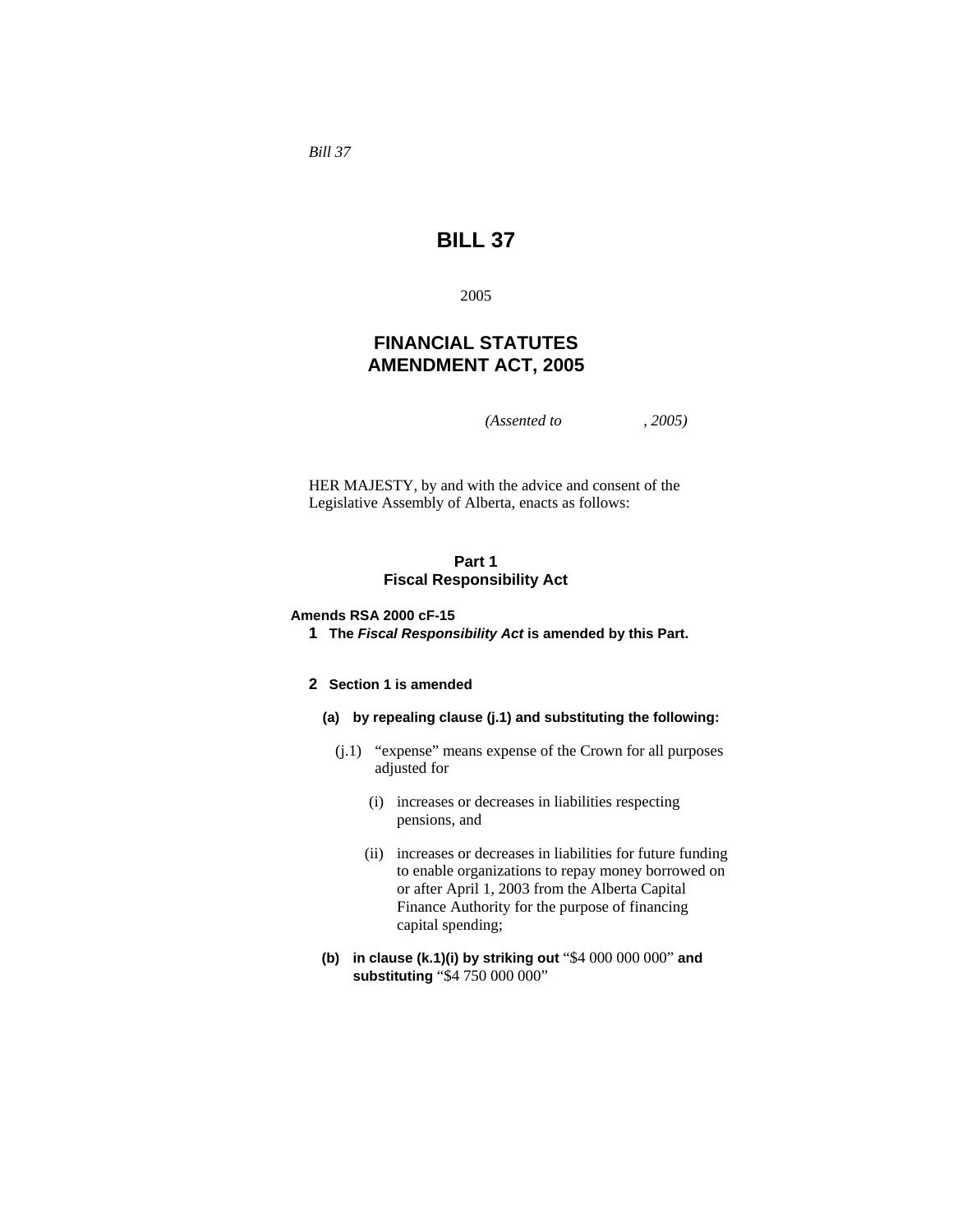#### **3 Section 2 is repealed and the following is substituted:**

### **Deficits and operating debt disallowed**

**2(1)** Actual expense for a fiscal year must not be more than actual revenue for that year.

- **(2)** For the purposes of subsection (1),
	- (a) actual expense does not include
		- (i) any amounts paid or payable for the cost of a public emergency or disaster declared by the Lieutenant Governor in Council,
		- (ii) any amounts paid or payable under the *Natural Gas Price Protection Act* from amounts allocated from the Alberta Sustainability Fund under section  $2.1(2)(f)$ ,
		- (iii) expenses paid or payable from amounts allocated from the Capital Account under section  $2.2(2)(c)$ , or
		- (iv) any amounts paid or payable for the cost of a settlement with a First Nation from amounts allocated from the Alberta Sustainability Fund under section  $2.1(2)(g)$ ,

#### and

 (b) actual revenue includes any amounts allocated from the Alberta Sustainability Fund under section 2.1(2)(c) and (d) but does not include any amounts allocated to the Alberta Sustainability Fund under section 2.1(2)(a).

### **4 Section 2.1 is amended by adding the following after subsection (2):**

**(2.1)** Allocations under subsection (2)(a) and (b) may be adjusted due to the timing of when cash is received, changes in the net financial assets of Provincial agencies and regulated funds, capital cash requirements and other cash requirements as identified by the Treasury Board.

**5 Section 2.2(2)(a) is repealed.**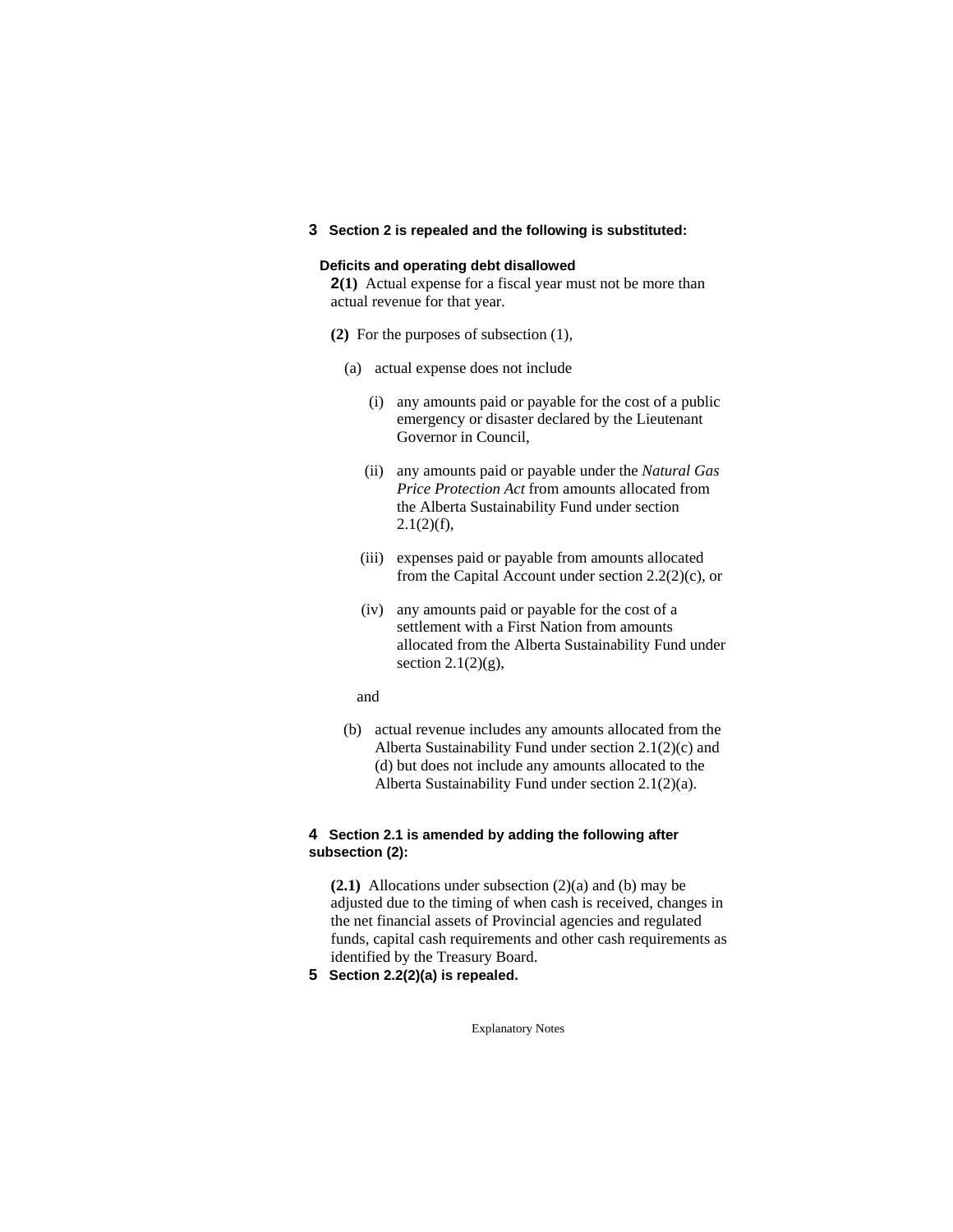### **6 Section 3 is repealed and the following is substituted:**

### **Contingency allowance**

**3** The consolidated fiscal plan must include a contingency allowance for each fiscal year set out in the plan equal to at least 1% of revenue for fiscal policy purposes.

### **7 Section 4(2) is amended by adding the following after clause (d):**

 (e) commitments made for the fiscal year for the cost of a settlement with a First Nation.

### **8 Section 5 is repealed.**

### **9 The following is added before section 6:**

### **Debt Retirement Account**

**5.1(1)** The Debt Retirement Account is established as an account within the General Revenue Fund to repay the accumulated debt.

**(2)** The financial assets in the Debt Retirement Account at the end of a fiscal year must be equal to or greater than the amount of the accumulated debt as reported in the consolidated annual report for the particular fiscal year.

#### **10 Section 8 is repealed and the following is substituted:**

#### **Application**

**8** This Act applies to 2005-06 and subsequent fiscal years.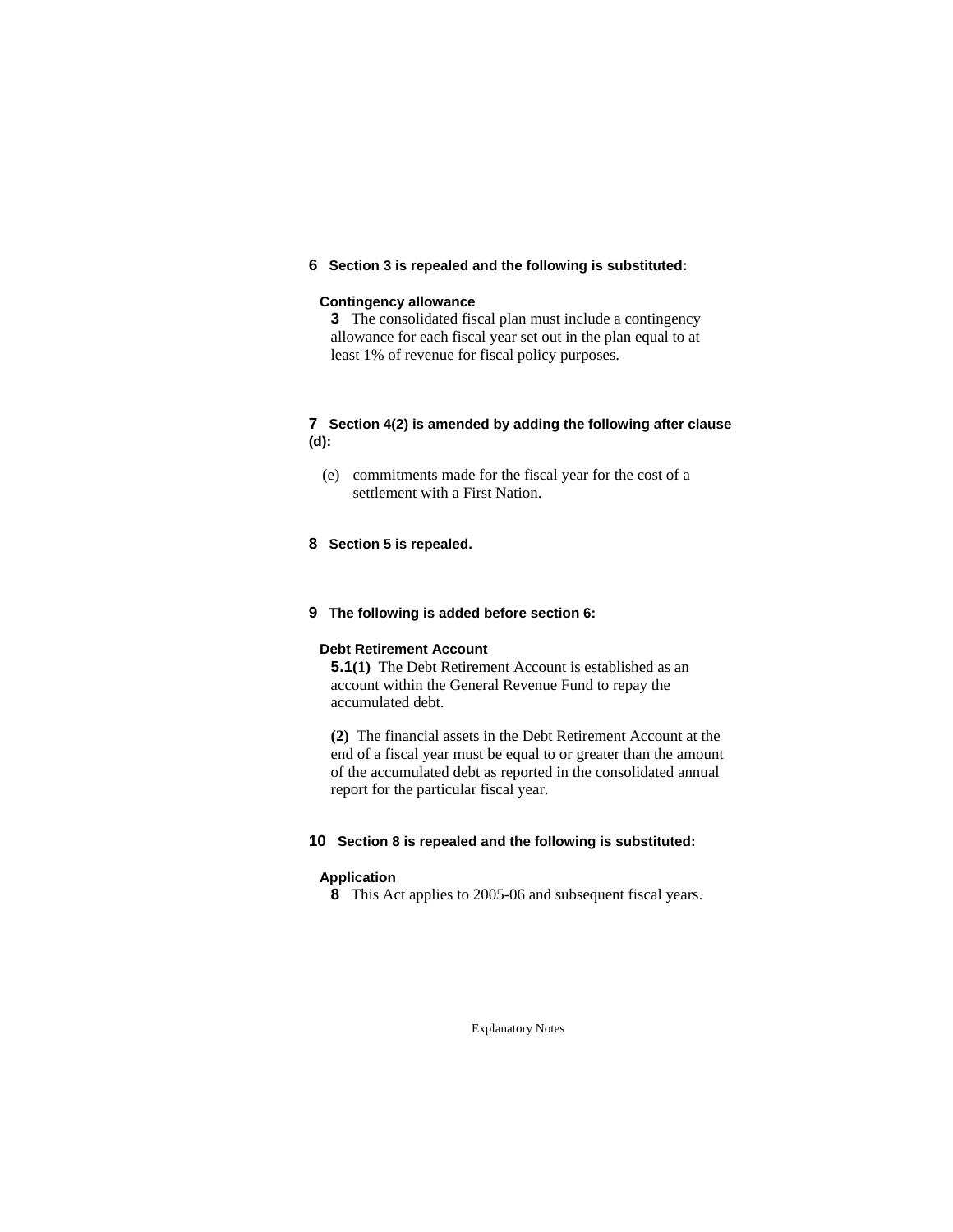### **Part 2 Alberta Heritage Foundation for Medical Research Act**

**11 The** *Alberta Heritage Foundation for Medical Research Act* **is amended by this Part.** 

#### **12 The following is added after section 7:**

#### **Payments into the Endowment Fund**

**7.1** The Minister of Finance may pay into the Endowment Fund from the General Revenue Fund an amount not exceeding \$500 000 000, in amounts and in a manner considered appropriate by the Minister of Finance.

# **Part 3 Alberta Heritage Foundation for Science and Engineering Research Act**

**13 The** *Alberta Heritage Foundation for Science and Engineering Research Act* **is amended by this Part.** 

# **14 Section 7 is amended**

### **(a) by repealing subsection (3) and substituting the following:**

**(3)** The Minister of Finance may pay into the Endowment Fund from the General Revenue Fund the increase referred to in section 8 of the *Access to the Future Act*, in accordance with that section and in a manner considered appropriate by the Minister of Finance.

**(b) in subsections (4) and (6) by striking out** "Minister of Revenue" **and substituting** "Minister of Finance".

### **Part 4 Alberta Heritage Savings Trust Fund Act**

### **15 The** *Alberta Heritage Savings Trust Fund Act* **is amended by this Part.**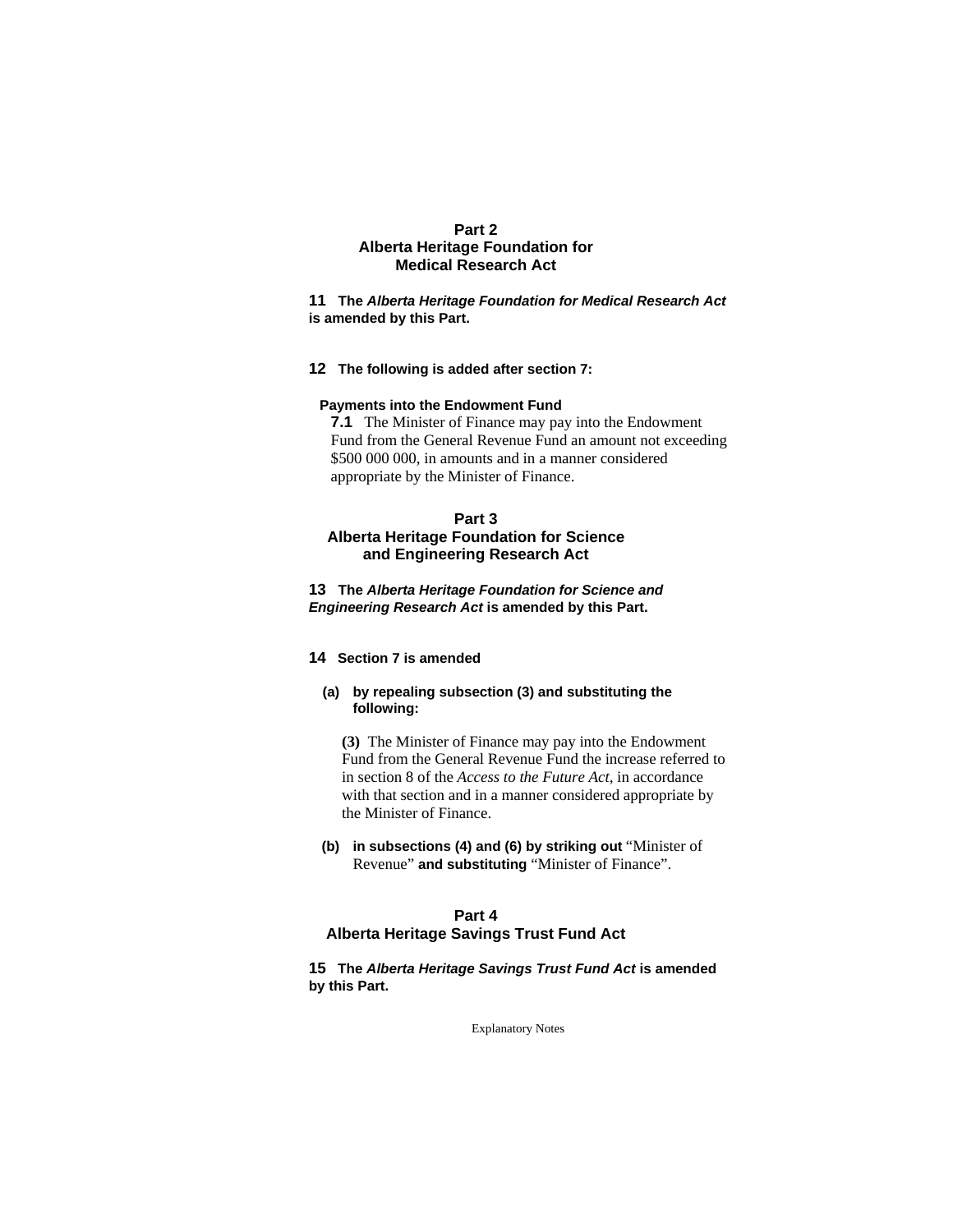# **16 The following is added after section 9:**

### **Transfers re Access to the Future Fund**

**9.1** The Minister of Finance may transfer into the Heritage Fund from the General Revenue Fund an amount not exceeding \$3,000,000,000 to be allocated to the account referred to in section 4(4) of the *Access to the Future Act* in amounts and in a manner considered appropriate by the Minister of Finance.

### **Appropriated funds**

**9.2** There may be paid into the Heritage Fund money appropriated by the Legislature.

# **Part 5 Alberta Heritage Scholarship Act**

**17 The** *Alberta Heritage Scholarship Act* **is amended by this Part.** 

#### **18 Section 2 is amended**

### **(a) in subsection (2) by adding the following after clause (b):**

(b.1) money referred to in subsection (2.1);

### **(b) by adding the following after subsection (2):**

**(2.1)** The Minister of Finance may pay into the Fund from the General Revenue Fund the increase referred to in section 7 of the *Access to the Future Act*, in accordance with that section and in a manner considered appropriate by the Minister of Finance.

### **Explanatory Notes**

### **Part 1 Fiscal Responsibility Act**

**1** Amends chapter F-15 of the Revised Statutes of Alberta 2000.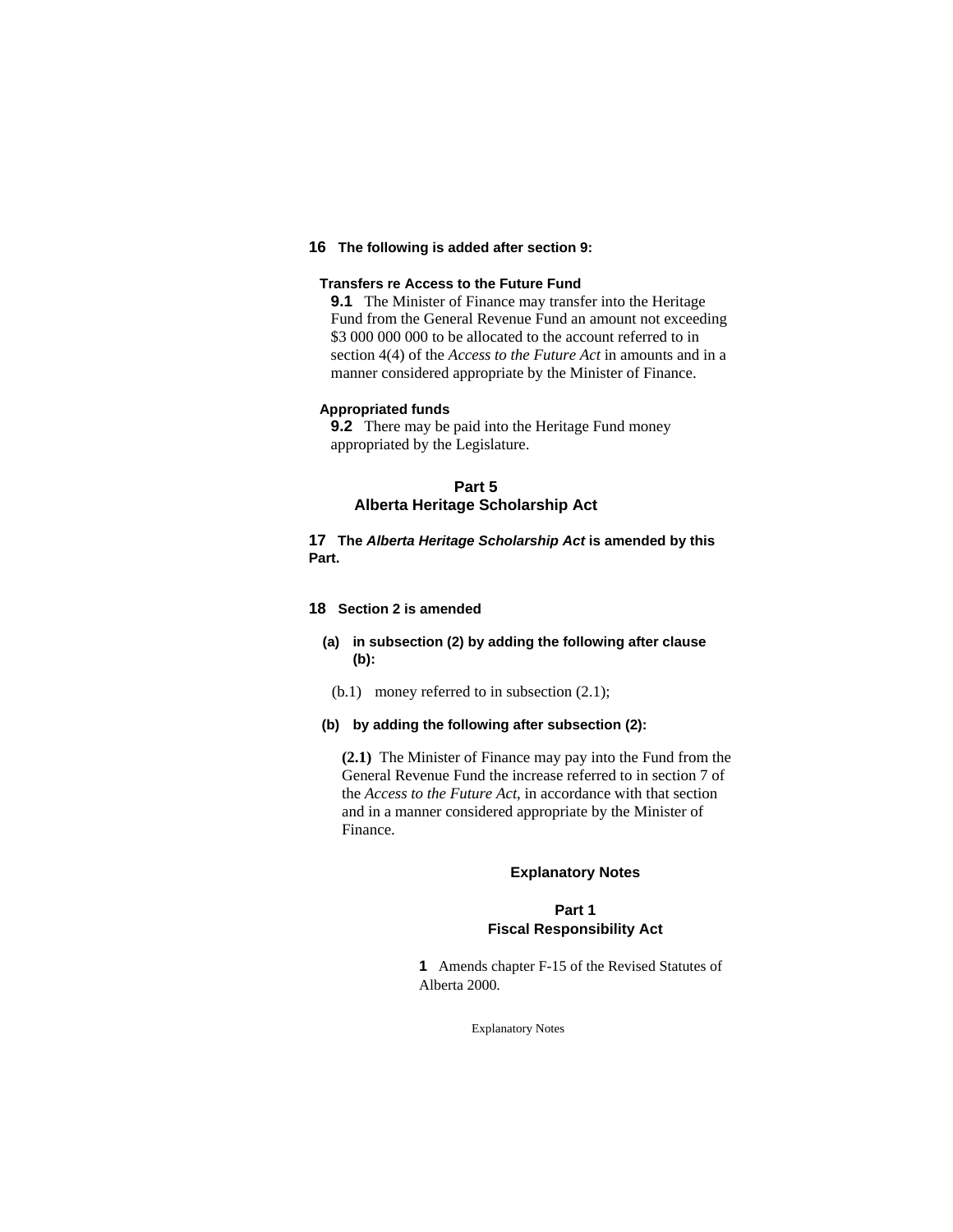# **2** Section 1(j.1) and (k.1) presently read:

#### *1 In this Act,*

- *(j.1) "expense" means expense of the Crown for all purposes less* 
	- *(i) any changes in liabilities respecting pensions, and*
	- *(ii) any changes in liabilities for future funding incurred for capital spending other than by the Crown on or after April 1, 2003;*
- *(k.1) "non-renewable resource revenue for fiscal policy purposes" in respect of a fiscal year means the lesser of* 
	- *(i) \$4 000 000 000, and*
	- *(ii) the average of the following:* 
		- *(A) the forecast non-renewable resource revenue for the previous fiscal year, and*
		- *(B) the actual non-renewable resource revenue for each of the 2 fiscal years preceding the fiscal year referred to in paragraph (A);*
- **3** Section 2 presently reads:

*2(1) Actual expense for a fiscal year must not be more than actual revenue for that year.* 

- *(2) For the purposes of subsection (1),*
- *(a) actual expense does not include* 
	- *(i) any amounts paid or payable for the cost of a public emergency or disaster declared by the Lieutenant Governor in Council,*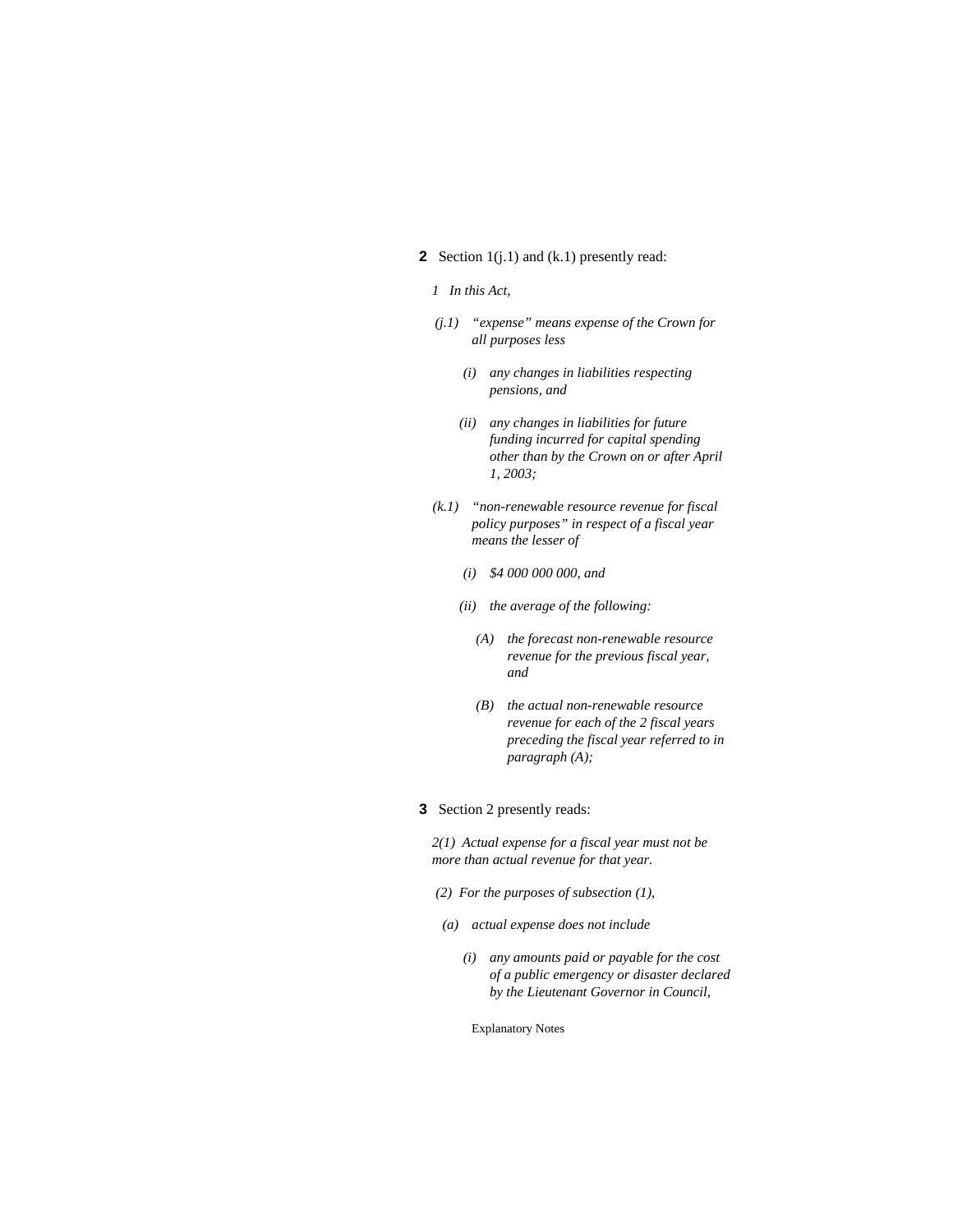- *(ii) any amounts paid or payable under the Natural Gas Price Protection Act from amounts allocated from the Alberta Sustainability Fund under section 2.1(2)(f), or*
- *(iii) expenses paid or payable from amounts allocated from the Capital Account under section 2.2(2)(c),*

#### *and*

 *(b) actual revenue includes any amounts allocated from the Alberta Sustainability Fund under section 2.1(2)(c) and (d) but does not include any amounts allocated to the Alberta Sustainability Fund under section 2.1(2)(a).* 

#### **4** Section 2.1 presently reads in part:

*2.1(1) The Alberta Sustainability Fund is established as an account within the General Revenue Fund.* 

*(2) Within the General Revenue Fund amounts may be allocated to and from the Alberta Sustainability Fund as follows:* 

 *(a) if for a fiscal year actual non-renewable resource revenue exceeds non-renewable resource revenue for fiscal policy*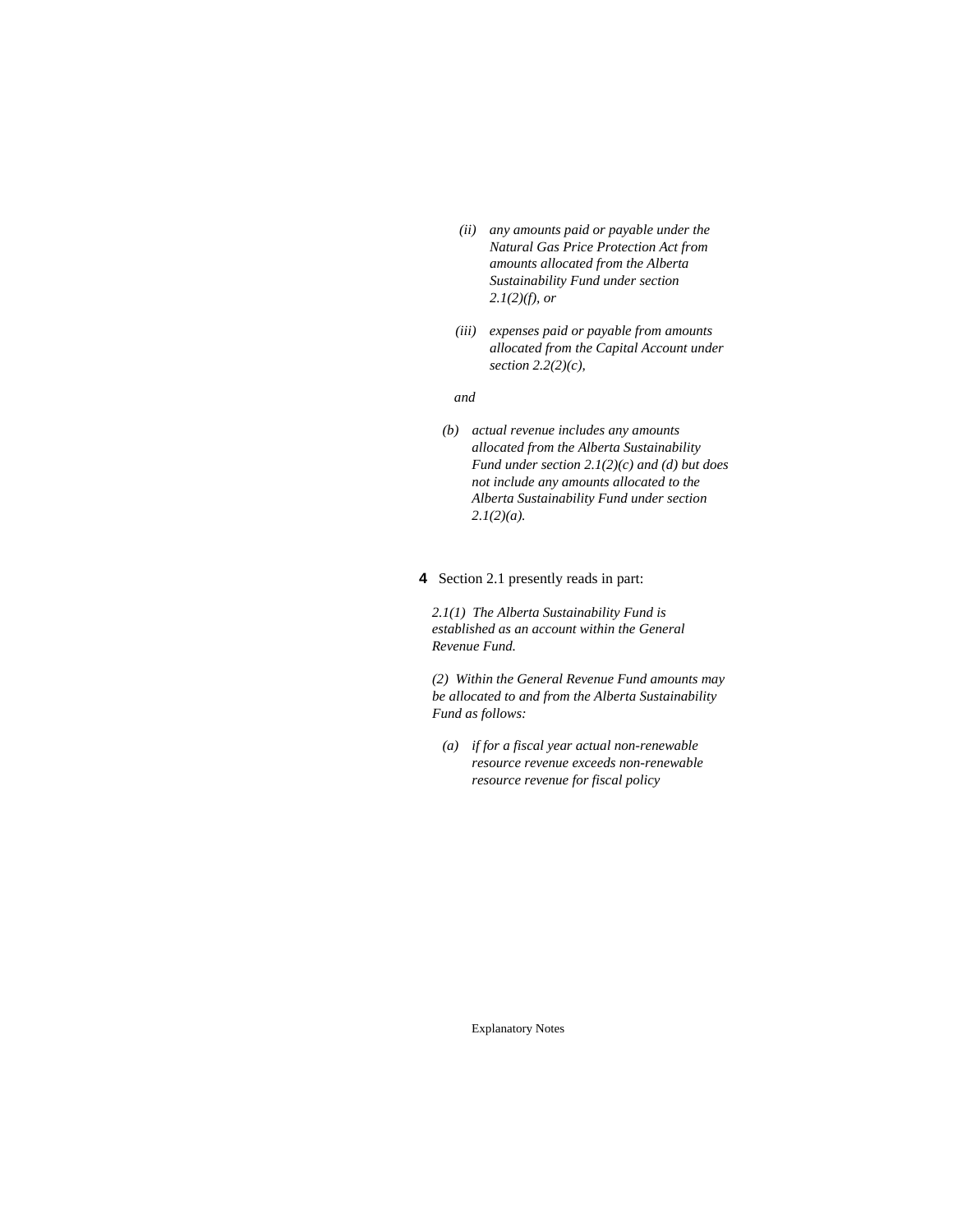*purposes, the difference must be allocated to the Alberta Sustainability Fund;* 

- *(b) amounts determined by the Treasury Board may be allocated to the Alberta Sustainability Fund;*
- **5** Section 2.2 presently reads in part:

*2.2(1) The Capital Account is established as an account within the General Revenue Fund.* 

*(2) Within the General Revenue Fund amounts may be allocated to and from the Capital Account as follows:* 

 *(a) an amount determined by the Treasury Board from the net results of operations for the 2002-03 fiscal year may be allocated to the Capital Account;* 

#### **6** Section 3 presently reads:

*3 The consolidated fiscal plan must include an economic cushion for each fiscal year set out in the plan equal to a contingency allowance of at least 1% of revenue for fiscal policy purposes plus the aggregate of the following if the amount exceeds zero:* 

- *(a) any estimated change in the combined total net financial assets of those Provincial agencies and regulated funds specified by the Treasury Board;*
- *(b) amounts estimated to be required for the consolidated capital plan required by section 7.1 of the Government Accountability Act less amounts otherwise provided for in the consolidated fiscal plan.*

#### **7** Section 4 presently reads in part:

*(2) The following are not commitments for the purposes of subsection (1):* 

- *(a) an increase in program expense during a fiscal year that is required because of a public emergency or disaster declared by the Lieutenant Governor in Council;*
- *(b) an increase in the amount authorized to be spent under a supply vote under section 24(2) of the Financial Administration Act and an increase in any other expense that is offset by additional revenue received for the specific purpose of that expense;*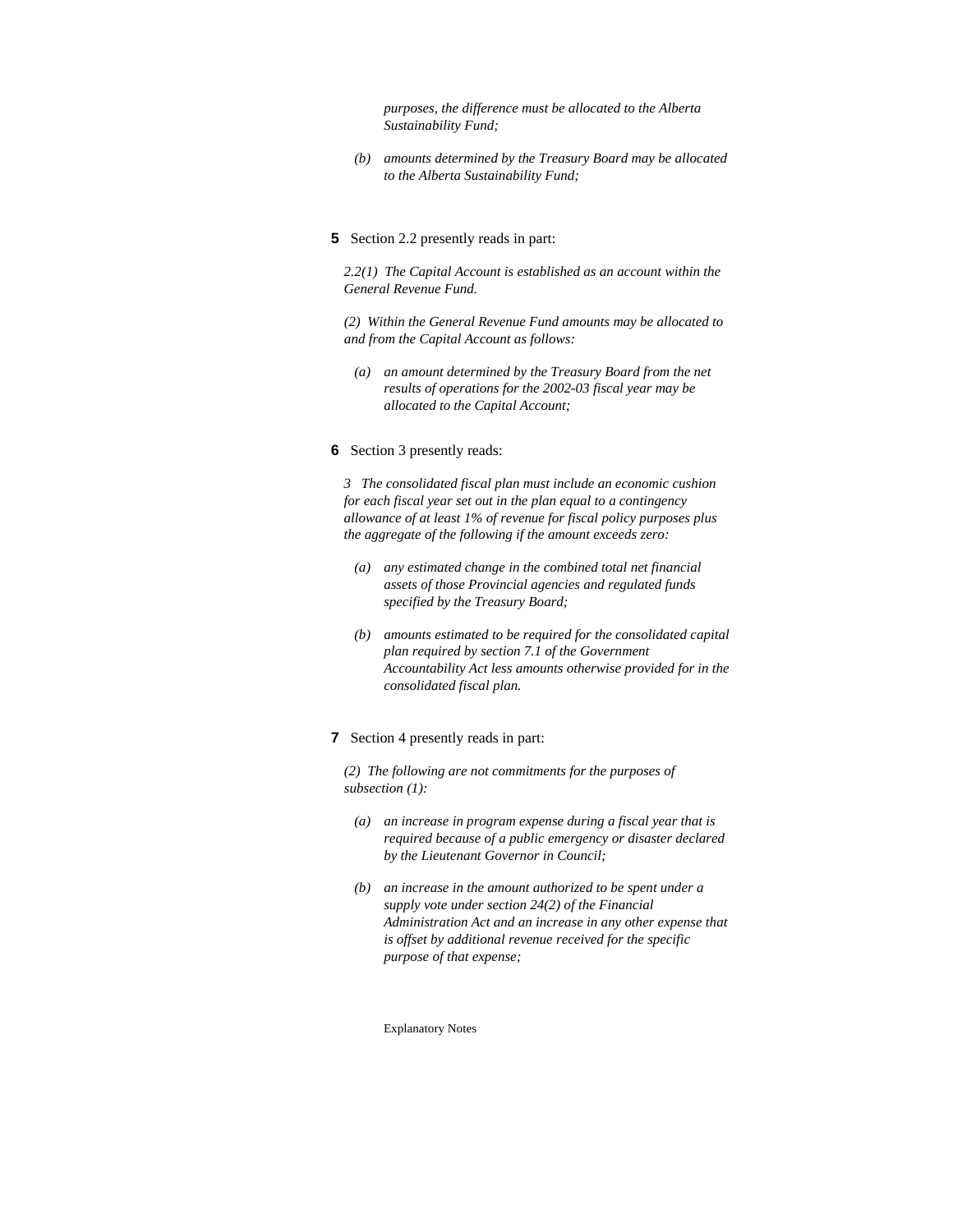*(c) an increase in amounts paid or payable for the fiscal year under the Natural Gas Price Protection Act from amounts*

> *allocated from the Alberta Sustainability Fund under section 2.1(2)(f);*

 *(d) an increase in expenses paid or payable from amounts allocated from the Capital Account under section 2.2(2)(c).* 

#### **8** Section 5 presently reads:

*5 The accumulated debt must be no greater than the following:* 

- *(a) \$6 245 000 000 by the end of the 2004-05 fiscal year;*
- *(b) \$6 245 000 000 by the end of the 2009-10 fiscal year;*
- *(c) \$6 245 000 000 by the end of the 2014-15 fiscal year;*
- *(d) \$3 123 000 000 by the end of the 2019-20 fiscal year;*
- *(e) zero by the end of the 2024-25 fiscal year.*

#### **9** Debt Retirement Account.

#### **10** Section 8 presently reads:

*8(1) This Act, as amended by section 2 of the Financial Statutes Amendment Act, 2003, except sections 2.1(1) and (2)(b) and 2.2(1) and (2)(a) of this Act, applies to the 2003-04 and subsequent fiscal years.* 

*(2) Sections 2.1(1) and (2)(b) and 2.2(1) and (2)(a) apply to the 2002-03 and subsequent fiscal years.* 

*(3) This Act as it read before the coming into force of section 2 of the Financial Statutes Amendment Act, 2003 applies to the 2002-03 fiscal year.* 

#### **Part 2**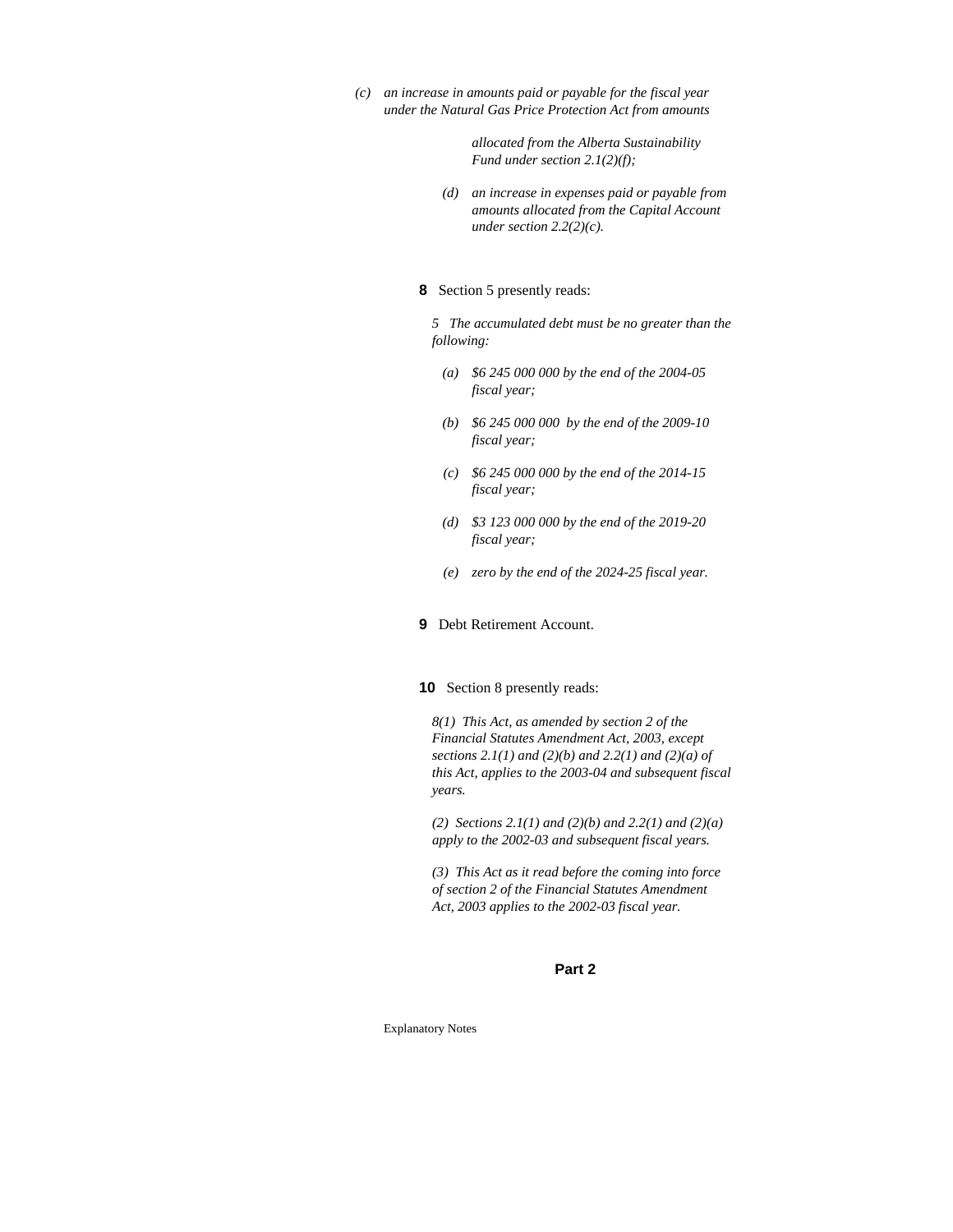### **Alberta Heritage Foundation for Medical Research Act**

**11** Amends chapter A-21 of the Revised Statutes of Alberta 2000.

**12** Payments into the Endowment Fund.

# **Part 3 Alberta Heritage Foundation for Science and Engineering Research Act**

**13** Amends chapter A-22 of the Revised Statutes of Alberta 2000.

**14** Section 7 presently reads in part:

*7(3) If the Legislature appropriates money to be transferred from the General Revenue Fund to the Endowment Fund in addition to the amount referred to in subsection (2), the money must be transferred to the Endowment Fund.* 

*(4) The Minister of Revenue must hold and administer the Endowment Fund and has the same powers of investment with respect to the Endowment Fund that the Minister of Finance has with respect to the General Revenue Fund under the Financial Administration Act.* 

*(6) The Minister of Revenue must, as soon as practicable after the end of each fiscal year of the Crown, prepare a report summarizing the transactions and affairs of the Endowment Fund during the preceding fiscal year and must lay a copy of it before the Legislative Assembly if it is then sitting, and if it is not then sitting, within 15 days after the commencement of the next sitting.*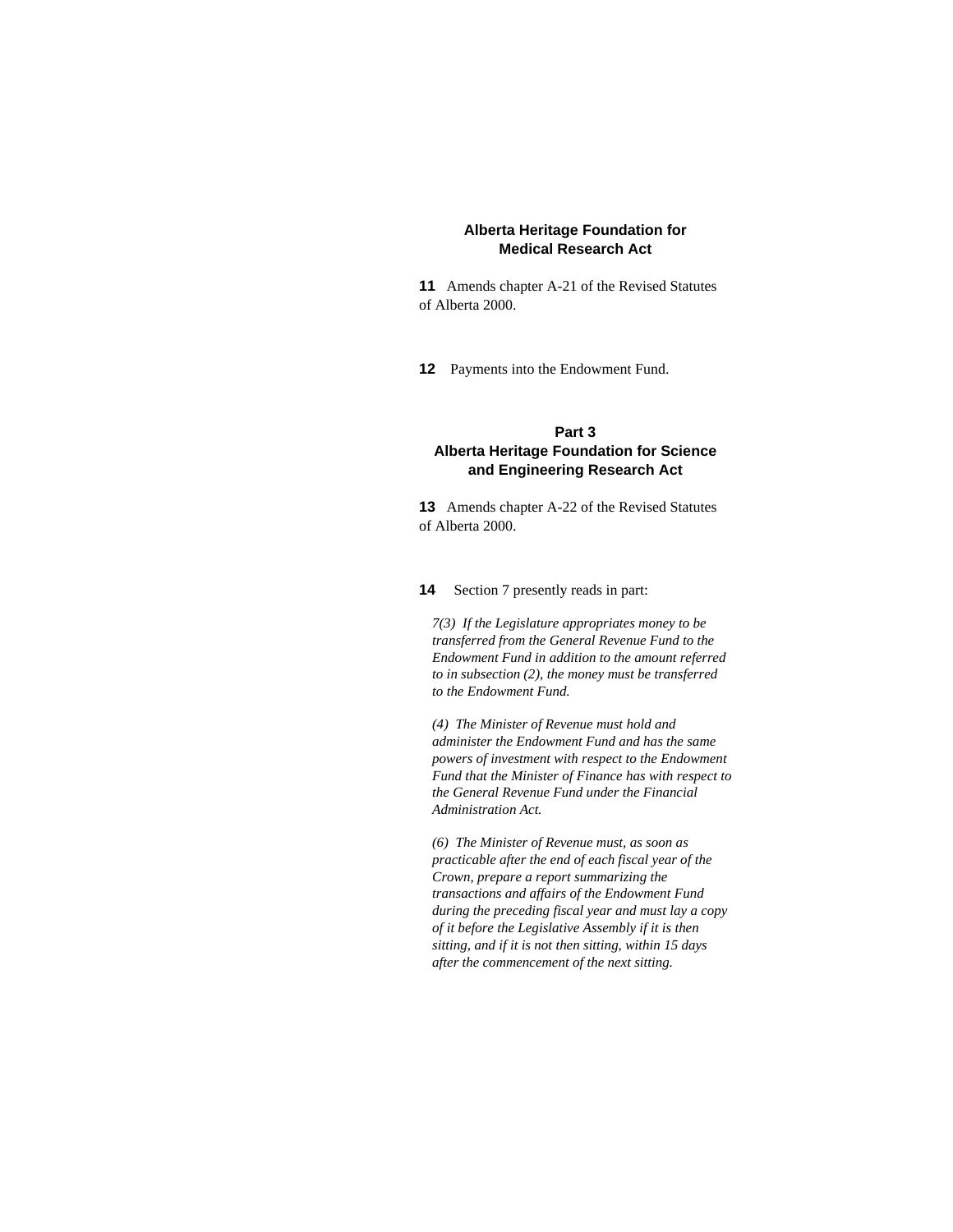# **Part 4 Alberta Heritage Savings Trust Fund Act**

**15** Amends chapter A-23 of the Revised Statutes of Alberta 2000.

**16** Transfers re Access to the Future Act; appropriated funds.

## **Part 5 Alberta Heritage Scholarship Act**

**17** Amends chapter A-24 of the Revised Statutes of Alberta 2000.

### **18** Section 2 presently reads:

*2(1) The Alberta Heritage Scholarship Fund created by this Act is continued.* 

- *(2) The following shall be paid into the Fund:*
- *(a) gifts made to the Crown to provide scholarships and consisting of money or of investments that are readily capable of being realized and that have an ascertainable value at any given date;*
- *(b) money received under agreements between the Crown and any other government if an object of the agreement is to provide scholarships;*
- *(c) other payments of money or transfers of investments approved by the Minister.*
- *(3) The Provincial Treasurer* 
	- *(a) shall, subject to this Act and the regulations, hold and administer the Fund and has the*